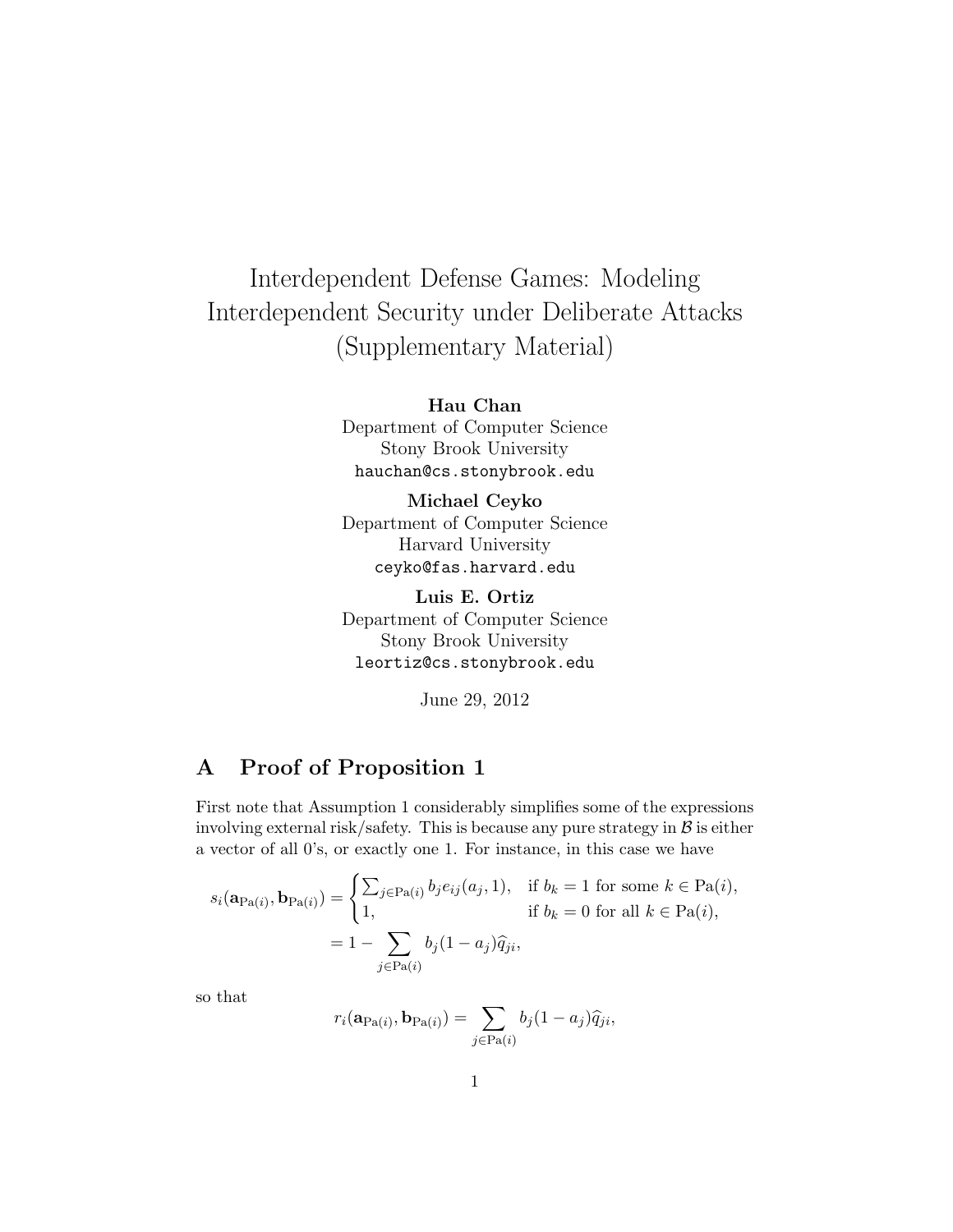and

$$
b_i s_i(\mathbf{a}_{Pa(i)}, \mathbf{b}_{Pa(i)}) = b_i.
$$

Also, if the IDD game has a PSNE  $(a^*, b^*)$ , then the attacker's payoff in it is

$$
U(\mathbf{a}^*, \mathbf{b}^*) = \left[ \max_{i \in [n]} (1 - a_i^*) \left( \widehat{p}_i L_i + \sum_{j \in \text{Ch}(i)} \widehat{q}_{ij} (a_j^* \alpha_j + (1 - a_j^*)) L_j \right) - C_i^0 \right]^+
$$

where for any real number  $z \in \mathbb{R}$ , the operator  $|z|^+ \equiv \max(z, 0)$ ; in addition, if  $b_k^* = 1$  for some  $k \in [n]$ , then

$$
(1 - a_k^*) \left( \hat{p}_k L_k + \sum_{j \in Ch(k)} \hat{q}_{kj} (a_j^* \alpha_j + (1 - a_j^*)) L_j \right) - C_k^0 \ge
$$

$$
\left[ \max_{i \in [n]} (1 - a_i^*) \left( \hat{p}_i L_i + \sum_{j \in Ch(i)} \hat{q}_{ij} (a_j^* \alpha_j + (1 - a_j^*)) L_j \right) - C_i^0 \right]^+.
$$
 (1)

The proof of the proposition is by contradiction. Consider an IDD game that satisfies the conditions of the proposition. Let  $(\mathbf{a}^*, \mathbf{b}^*)$  be a PSNE of the game. We need to consider two cases at the PSNE: (1) there is some attack and (2) there is no attack.

1. If there is some attack, then  $b_k^* = 1$  for some site  $k \in [n]$ , and for all  $i \neq k$ ,  $b_i^* = 0$ . In addition, because **b**<sup>\*</sup> is consistent with the aggressor's best response to  $\mathbf{a}^*$ , we have, using condition 1 above,

$$
(1 - a_k^*) \left( \widehat{p}_k L_k + \sum_{j \in Ch(k)} \widehat{q}_{kj} (a_j^* \alpha_j + (1 - a_j^*)) L_j \right) \ge C_k^0 > 0,
$$

The last condition and Assumption 3 implies  $a_k^* = 0$ . Hence, by the best-response condition of site  $k$ , we have

$$
C_k + \alpha_k r_k(\mathbf{a}_{\text{Pa}(k)}^*, \mathbf{b}_{\text{Pa}(k)}^*)L_k \geq \widehat{p}_k L_k + (1 - \widehat{p}_k) r_k(\mathbf{a}_{\text{Pa}(k)}^*, \mathbf{b}_{\text{Pa}(k)}^*)L_k.
$$

Because the attack occurs at k, the transfer risk  $r_k(\mathbf{a}_{\text{Pa}(k)}^*, \mathbf{b}_{\text{Pa}(k)}^*) =$  $r_k(\mathbf{a}_{\text{Pa}(k)}^*, \mathbf{0}) = 0$  at the PSNE. Therefore, the last condition simplifies to

$$
C_k \geq \widehat{p}_k L_k \ ,
$$

which contradicts Assumption 2.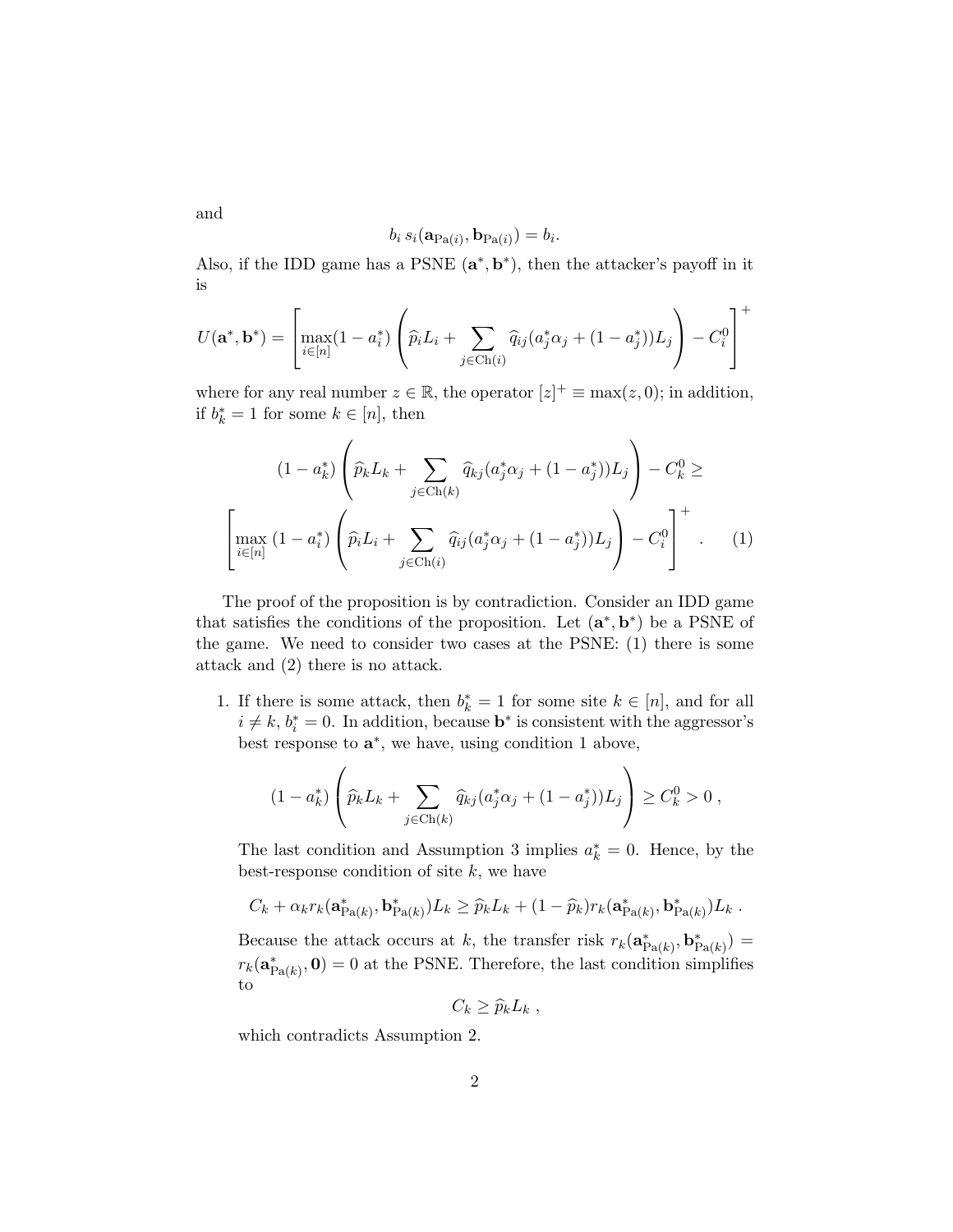2. If there is no attack, then  $\mathbf{b}^* = \mathbf{0}$ . In this case, the site's best-response conditions imply  $\mathbf{a}^* = \mathbf{0}$ . From the attacker's best-response condition we obtain

$$
\widehat{p}_k L_k + \sum_{j \in Ch(k)} \widehat{q}_{kj} L_j \leq C_k^0,
$$

which contradicts Assumption 3.

## B Proof of Proposition 2

Throughout this proof, by the hypothesis of the proposition, we assume we are dealing with single-simultaneous-attack transfer-vulnerable IDD games. We also use the same notation as that introduced before the statement of the proposition in the main text.

First recall that Assumption 1, in the context of mixed strategies, implies the probability of no attack  $y_0 \equiv 1 - \sum_i^n y_i$ . This is because under this assumption

$$
y(\mathbf{b}) = \begin{cases} y_{B_i}(b_i) = y_i, & \text{if } b_i = 1 \text{ for exactly one } i \in [n], \\ y_0, & \text{if } b_i = 0 \text{ for all } i \in [n], \\ 0, & \text{otherwise.} \end{cases}
$$

Recall also that, when used in combination, Assumptions 1 and 4 greatly simplify the best-response condition of the internal players because now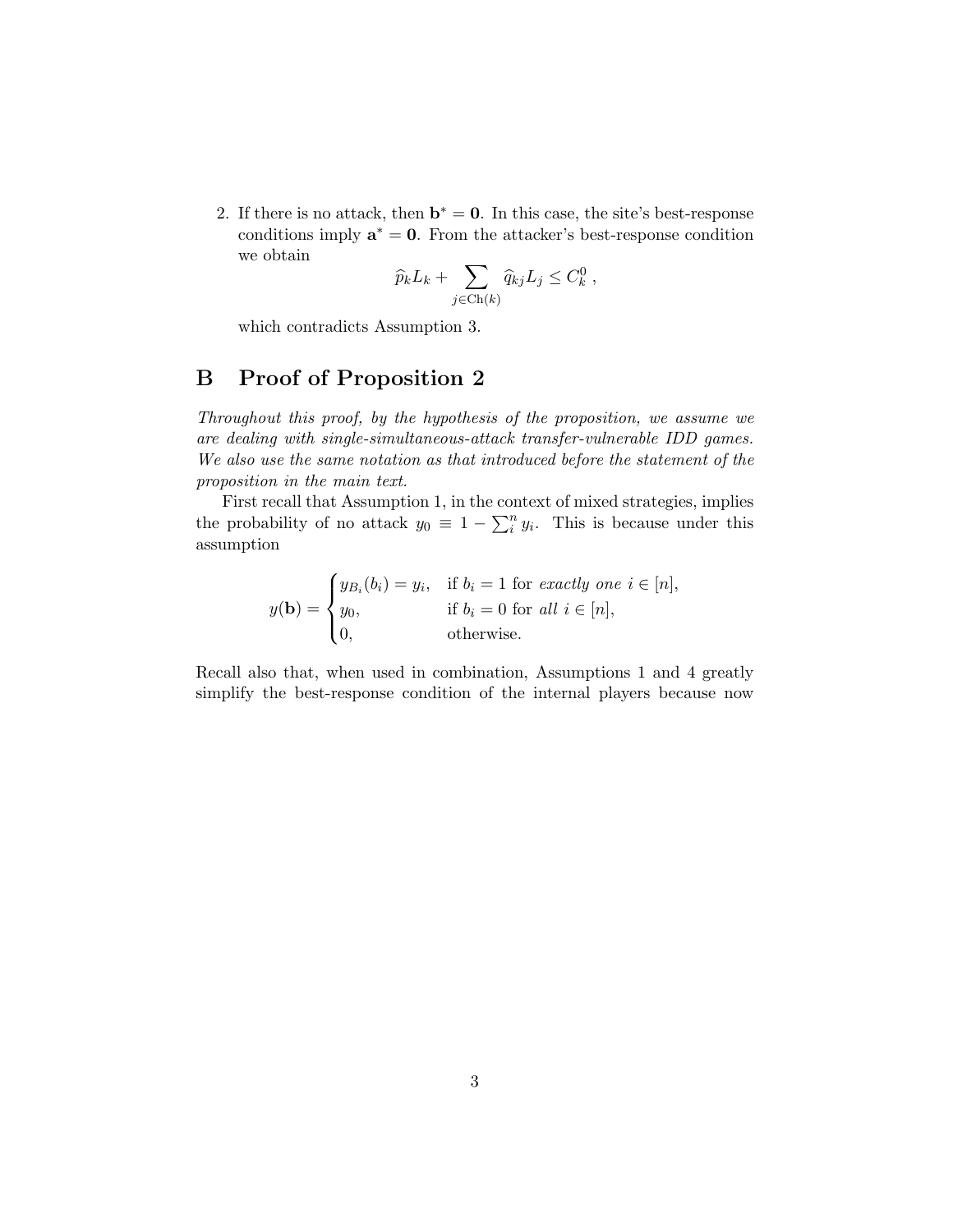$\widehat{s}_i(\mathbf{x}_{\text{Pa}(i)}, y_{\text{PF}(i)}) = y_i$ . In particular, we have <sup>1</sup>

$$
s_i(\mathbf{x}_{Pa(i)}, y_{Pa(i)}) \equiv \sum_{\mathbf{b}_{Pa(i)}} y_{Pa(i)}(\mathbf{b}_{Pa(i)}) s_i(\mathbf{x}_{Pa(i)}, \mathbf{b}_{Pa(i)})
$$
  
\n
$$
= \sum_{\mathbf{b}_{Pa(i)}} y_{Pa(i)}(\mathbf{b}_{Pa(i)}) \prod_{j \in Pa(i)} e_{ij}(x_j, b_j)
$$
  
\n
$$
= \left(y_0 + \sum_{j \in [n] - Pa(i)} y_j\right) + \sum_{j \in Pa(i)} y_j e_{ij}(x_j, 1)
$$
  
\n
$$
= \left(y_0 + \sum_{j \in [n] - Pa(i)} y_j\right) + \sum_{j \in Pa(i)} y_j(x_j + (1 - x_j)(1 - \hat{q}_{ji}))
$$
  
\n
$$
= \left(y_0 + \sum_{j \in [n] - Pa(i)} y_j\right) + \sum_{j \in Pa(i)} y_j(x_j + (1 - x_j) - (1 - x_j)\hat{q}_{ji})
$$
  
\n
$$
= \left(y_0 + \sum_{j \in [n] - Pa(i)} y_j\right) + \sum_{j \in Pa(i)} y_j(1 - (1 - x_j)\hat{q}_{ji})
$$
  
\n
$$
= \left(y_0 + \sum_{j \in [n] - Pa(i)} y_j\right) + \sum_{j \in Pa(i)} y_j - \sum_{j \in Pa(i)} y_j(1 - x_j)\hat{q}_{ji}
$$
  
\n
$$
= 1 - \sum_{j \in Pa(i)} y_j(1 - x_j)\hat{q}_{ji},
$$

so that  $r_i(\mathbf{x}_{Pa(i)}, y_{Pa(i)}) = \sum_{j \in Pa(i)} y_j(1 - x_j) \hat{q}_{ji}$ , and

$$
f_i(\mathbf{x}_{Pa(i)}, y_{Pa(i)}) \equiv \sum_{\mathbf{b}_{PF(i)}} y_{PF(i)}(\mathbf{b}_{PF(i)}) b_i s_i(\mathbf{x}_{Pa(i)}, \mathbf{b}_{Pa(i)})
$$
  
\n
$$
= \sum_{\mathbf{b}_{PF(i)}} y_{PF(i)}(\mathbf{b}_{PF(i)}) b_i \prod_{j \in Pa(i)} e_{ij}(x_j, b_j)
$$
  
\n
$$
= \left(y_0 + \sum_{j \in [n] - PF(i)} y_j\right) \times 0 \times 1 + y_i + \sum_{j \in Pa(i)} y_j \times 0 \times e_{ij}(x_j, 1)
$$
  
\n
$$
= y_i.
$$

Combining the last derivation above with Assumption 4 (i.e.,  $\alpha_i = 1)$  leads <sup>1</sup>Note that  $e_{ij}(x_j, 0) = 1$ .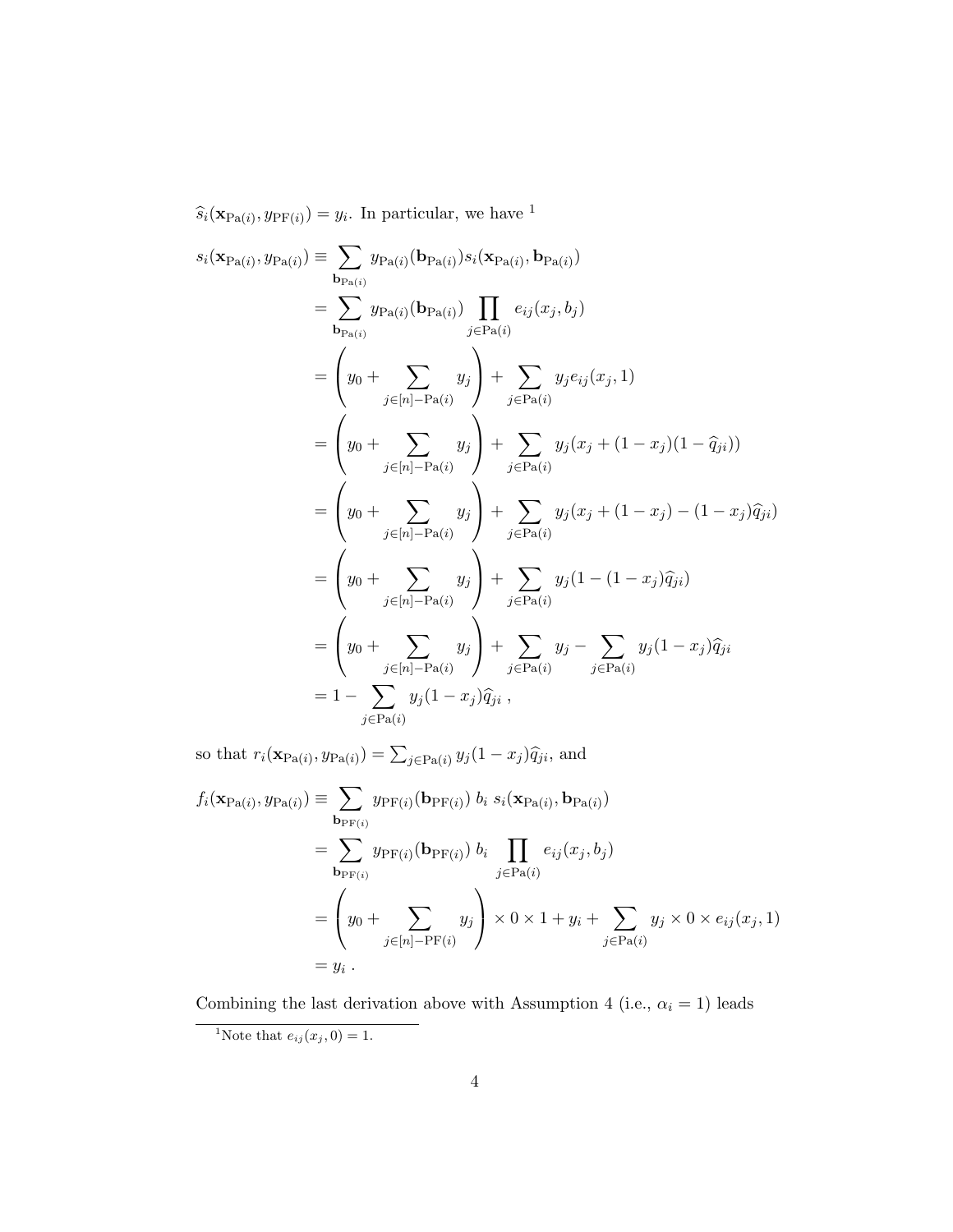$$
\widehat{s}_i(\mathbf{x}_{\text{Pa}(i)}, y_{\text{PF}(i)}) \equiv f_i(\mathbf{x}_{\text{Pa}(i)}, y_{\text{PF}(i)}) + \frac{1 - \alpha_i}{\widehat{p}_i} r_i(x_{\text{Pa}(i)}, y_{\text{Pa}(i)}) = y_i,
$$

as claimed above. Hence, the best-response  $\mathcal{BR}_i$  of defender i directly depends on  $y_i$  only (i.e.,  $\mathcal{BR}_i$  is *conditionally* independent of the mixed strategies  $\mathbf{x}_{Pa(i)}$  of its parent nodes  $Pa(i)$  of defender node i in the network given the probability  $y_i$  that the attacker's mixed-strategy y assigns to a direct attack to  $i$ ); thus, in what follows, we abuse notation and define

$$
\mathcal{BR}_i(y_i) \equiv \mathcal{BR}_i(\mathbf{x}_{\text{Pa}(i)}, y_{\text{PF}(i)}) = \begin{cases} \{1\}, & \text{if } y_i > \hat{\Delta}_i, \\ \{0\}, & \text{if } y_i < \hat{\Delta}_i, \\ [0, 1], & \text{if } y_i = \hat{\Delta}_i. \end{cases}
$$

Next, we prove some useful properties of the MSNE. <sup>2</sup>

**Claim 1.** In every MSNE  $(x, y)$ , for all  $i \in [n]$ , if the probability of a direct attack to a defender i is  $y_i = 0$  then the probability of investment of defender i is  $x_i = 0$ . In addition, if  $y_i = 0$  for some  $i \in [n]$  then the probability of no attack  $y_0 = 0$ .

*Proof.* By  $\mathcal{BR}_i$ ,  $y_i = 0 < \Delta_i$  implies  $x_i = 0$ . For the second part, if  $y_i = 0$ for some defender  $i \in [n]$ , then, by  $\mathcal{BR}_0$ , we have

$$
\max_t M_t^0(x_t) \ge M_t^0(x_i) = \overline{M}_k^0 > 0,
$$

 $\Box$ 

and thus  $y_0 = 0$ .

**Proposition B.1.** In every MSNE  $(\mathbf{x}, y)$ , an attack is always possible:  $y_0 <$ 1.

*Proof.* The proof is by contradiction. Let  $(\mathbf{x}, y)$  be an MSNE. Suppose there is no attack:  $y_0 = 1$ . Then,  $\sum_{i=1}^n y_i = 1 - y_0 = 0$ , so that  $y_i = 0$  for all  $i \in [n]$ . Because  $y_i = 0$  for some  $i \in [n]$ , Claim 1 yields  $y_0 = 0$ , a contradiction.  $\Box$ 

**Lemma 1.** In every MSNE  $(x, y)$ , the probability  $y_i$  of direct attack to defender i is no larger than  $\hat{\Delta}_i < 1$ .

5

to

<sup>2</sup>Throughout the proof, to simplify notation, we drop the '\*' superscript used in the main text to denote MSNE.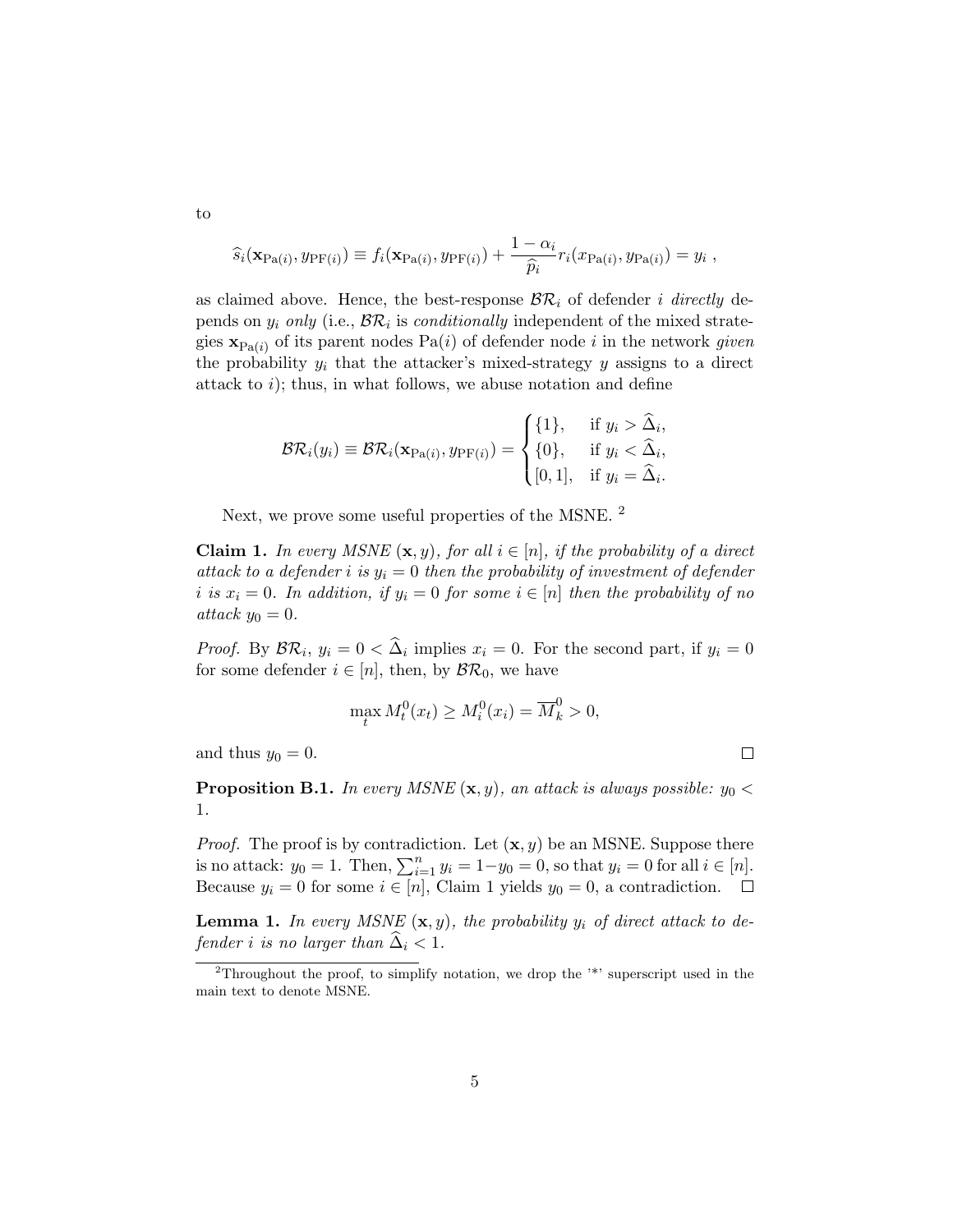Proof. The proof is by contradiction. Suppose there is some MSNE in which  $y_i > \hat{\Delta}_i$  for some  $i \in [n]$ . Then,  $x_i = 1$  and in turn  $M_i^0(1) = -C_i^0 < 0$ . Because the attacker can always achieve expected payoff 0 by not attacking anyone, the last condition implies  $y_i = 0$ , a contradiction. П

Claim 2. Let y be the mixed-strategy of the attacker in some MSNE. If the probability of no attack  $y_0 > 0$ , then the probability of direct attack to defender i is equal to the cost-to-conditional expected-loss of defender i:  $y_i = \Delta_i$  for all  $i \in [n]$ .

*Proof.* The proof is by contradiction. By Lemma 1  $y_i \leq \hat{\Delta}_i$  for all  $i \in [n]$ . Suppose  $y_i \leq \Delta_i$  for some i. Then, by  $\mathcal{BR}_i$ , we have  $x_i = 0$ , and by  $\mathcal{BR}_0$ , we have  $0 \geq \overline{M}_i^0 > 0$ , a contradiction.  $\Box$ 

**Lemma 2.** In every MSNE  $(x, y)$  of an IDD game in which the total of cost-to-conditional expected-loss of all defenders is  $\sum_{i=1}^{n} \hat{\Delta}_i < 1$ , there may not be an attack:  $y_0 > 0$ .

*Proof.* By Lemma 1,  $y_i \leq \hat{\Delta}_i$  for all  $i \in [n]$ . Using the last statement, note that

$$
1 - y_0 = \sum_{i=1}^n y_i \le \sum_{i=1}^n \widehat{\Delta}_i < 1,
$$

 $\Box$ 

from which the lemma immediately follows.

As stated in the main text, we partition the class of IDD games into three subclasses, based on whether  $\sum_{i=1}^{n} \hat{\Delta}_i$  is (1) less than, (2) equal to, or (3) greater than 1. We consider each subclass in turn.

**Proposition B.2.** The joint mixed-strategy  $(x, y)$  is an MSNE of an IDD game in which the total cost-to-conditional expected-loss of all defenders is  $\sum_{i=1}^{n} \hat{\Delta}_i$  < 1 if and only if it satisfies the following properties.

- 1. There may not be an attack with probability of no attack equal to one minus the cost-to-conditional expected-loss of all defenders: for all defenders  $i \ 1 > y_0 = 1 - \sum_{i=1}^n \hat{\Delta}_i > 0.$
- 2. Every defender has non-zero chance of being attacked directly, and this probability equals the respective defender's cost-to-conditional expectedloss of defender: for all defenders  $i \in [n], y_i = \hat{\Delta}_i > 0$ .
- 3. Every defender invests some but none does fully, and in particular, the probability a defender does not invest equals the respective cost-to-loss ratio to the attacker: for all defenders  $i \in [n]$ ,  $0 < x_i = 1 - \eta_i^0 < 1$ .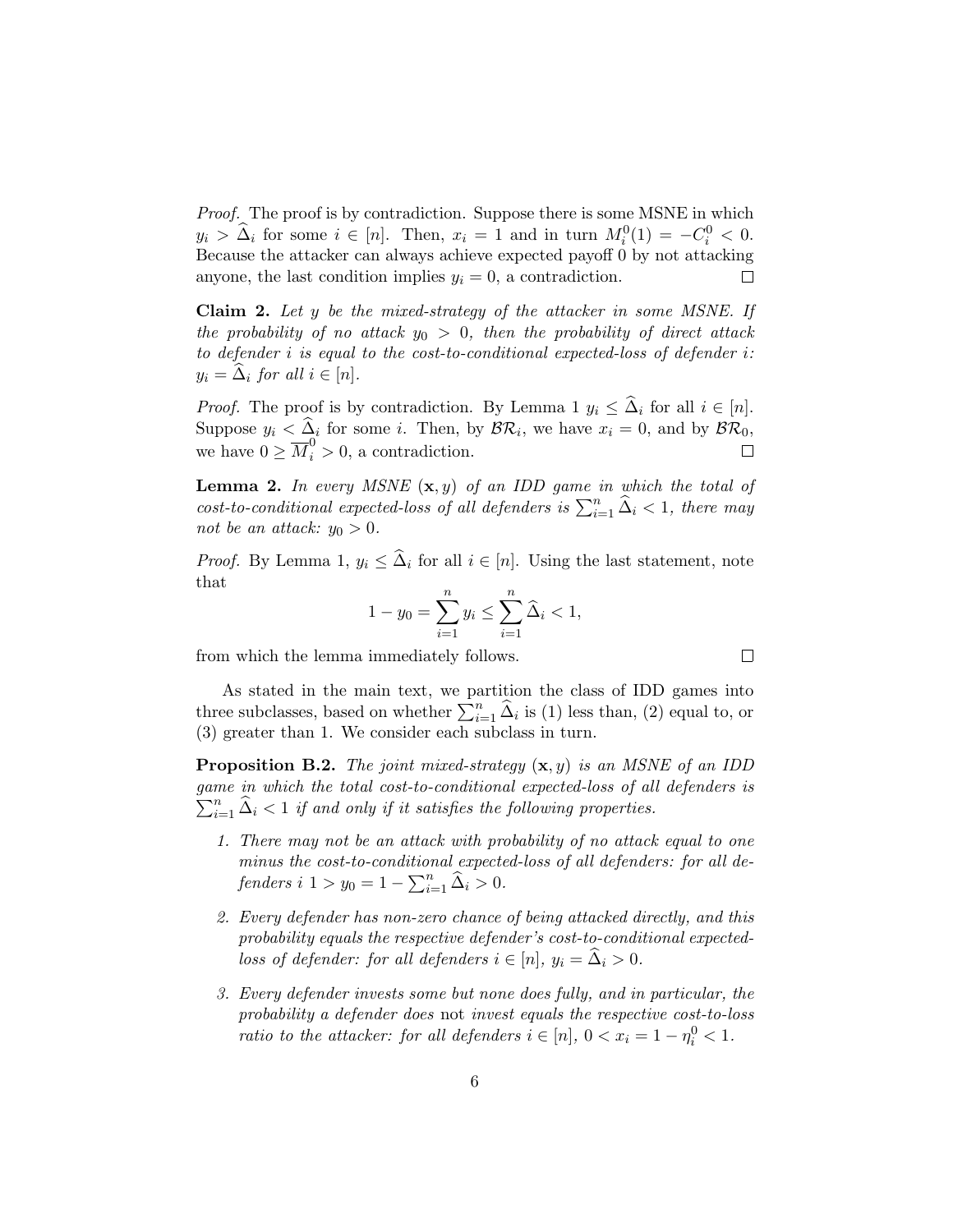*Proof.* Suppose the joint mixed-strategy  $(x, y)$  satisfies the properties above. Then, every defender is indifferent (i.e., for all  $i \in [n]$ ,  $\mathcal{BR}_i(y_i) = [0,1]$ , because  $y_i = \hat{\Delta}_i$ , as is also the attacker (i.e.,  $\mathcal{BR}_0(\mathbf{x})$  equals the set of all probability distributions over  $n+1$  events because  $M_i^0(x_i) = 0$  for all  $i \in [n]$ . Hence,  $(\mathbf{x}, y)$  is an MSNE.

Now suppose  $(x, y)$  is an MSNE of the game. By Lemma 2,  $y_0 > 0$ . Hence, for all  $i \in [n]$ , we have  $y_i = \Delta_i > 0$  by Claim 2. Both of the previous sentences together imply  $M_i^0(x_i) = 0$  for all  $i \in [n]$ , because of  $\mathcal{BR}_0$ . Simple algebra yields that  $x_i = 1 - \eta_i^0$ . Finally, because  $y_0 + \sum_{i=1}^n y_i = 1$ , we have  $y_0 = 1 - \sum_{i=1}^n \widehat{\Delta}_i.$  $\Box$ 

**Proposition B.3.** The joint mixed-strategy  $(x, y)$  is an MSNE of an IDD game in which  $\sum_{i=1}^{n} \widehat{\Delta}_i = 1$  if and only if it satisfies the following properties.

- 1. There is always an attack:  $y_0 = 0$ .
- 2. Every defender has non-zero chance of being attacked directly, and this probability equals the respective defender's cost-to-conditional expectedloss of defender i: for all defenders  $i \in [n], y_i = \hat{\Delta}_i > 0$ .
- 3. No defender invests fully, and the possible investment probabilities are connected by a 1-d line segment in  $\mathbb{R}^n$ :

$$
x_i = 1 - \frac{v + C_i^0}{\overline{L}_i^0} \text{ for all } i \in [n]
$$

with  $0 \le v \le \min_{i \in [n]} \overline{M}_i^0$  $\frac{0}{i}$ .

*Proof.* Suppose the joint mixed-strategy  $(\mathbf{x}, y)$  satisfies the properties above. Then, every defender is indifferent: for all  $i \in [n]$ ,  $\mathcal{BR}_i(y_i) = [0, 1]$ , because  $y_i = \hat{\Delta}_i$ . To test  $y \in \mathcal{BR}_0(\mathbf{x})$ , note  $0 \leq (1 - x_i)\overline{L}_i^0 - C_i^0 = M_i^0(x_i) =$  $\max_{t \in [n]} M_t^0(x_t)$  for all  $i \in [n]$ , and

$$
\sum_{i=1}^{n} y_i M_i^0(x_i) = \sum_{i=1}^{n} y_i \max_{t \in [n]} M_t^0(x_t) =
$$

$$
\left(\sum_{i=1}^{n} y_i\right) \max_{t \in [n]} M_t^0(x_t) = \max_{t \in [n]} M_t^0(x_t).
$$

Let the joint mixed-strategy  $(x, y)$  be an MSNE of the game. Let  $I \equiv$  $I(y) \equiv \{i \in [n] \mid y_i > 0\}$ . Note that  $y_k = 0$  for all  $k \notin I$ . We first prove the following lemma.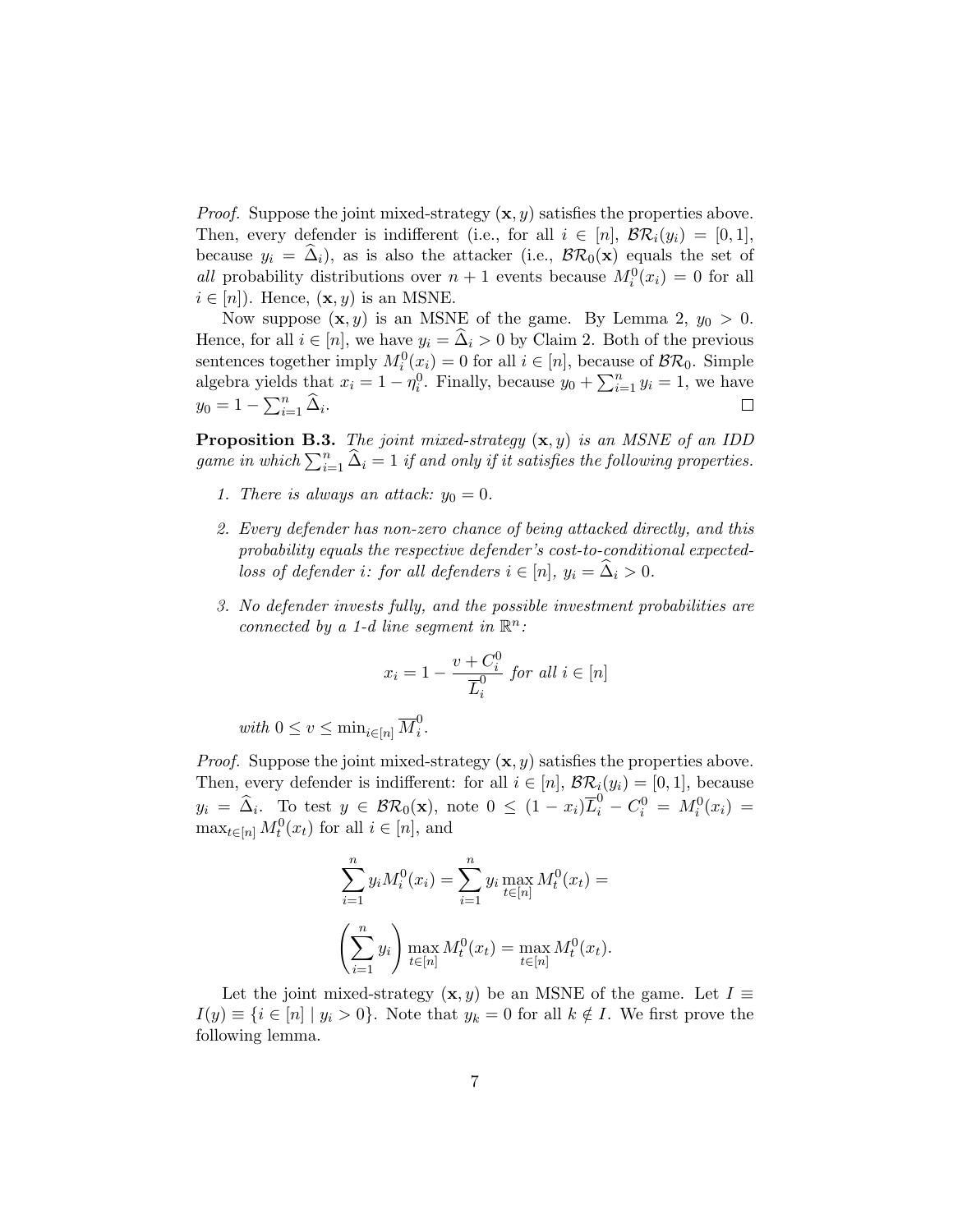#### **Lemma 3.**  $I = [n]$ .

*Proof.* The proof is by contradiction. Suppose  $I \neq [n]$ . By Proposition B.1,  $y_0 < 1 = y_0 + \sum_{i=1}^n y_i$  so that  $y_i > 0$  for some  $i \in [n]$ , and therefore  $I \neq \emptyset$ . Also, there exists some  $k \in [n] - I$ , for which  $y_k = 0$ . By Claim 1, we then have for all  $k \notin I$ ,  $x_k = 0$ . By  $\mathcal{BR}_0$  and Assumption 3, for all  $i, t \in I \neq \emptyset$ and  $k \notin I$ ,

$$
M_i^0(x_i) = M_t^0(x_t) \ge \overline{M}_k^0.
$$

The condition above yields the following upper bound on the mixed strategies of the defenders in  $i \in I$ , after applying simple algebraic manipulations: for all  $i \in I, k \notin I$ ,

$$
x_i \le 1 - \frac{\overline{M}_k^0 + C_i^0}{\overline{L}_i^0} < 1.
$$

By  $\mathcal{BR}_i$ , this implies that  $y_i \leq \Delta_i$  for all  $i \in I$ . Putting all of the above together, we have

$$
1 = \sum_{i=0}^{n} y_i = \sum_{i=1}^{n} y_i = \sum_{i \in I} y_i \le \sum_{i \in I} \hat{\Delta}_i \le \sum_{i=1}^{n} \hat{\Delta}_i = 1.
$$

Now, because  $I \neq [n]$  (by the hypothesis assumed to obtain a contradiction), we have  $\sum_{k \notin I} \Delta_k > 0$ , and

$$
\sum_{i \in I} y_i = \sum_{i=1}^n \widehat{\Delta}_i = \sum_{i \in I} \widehat{\Delta}_i + \sum_{k \notin I} \widehat{\Delta}_k > \sum_{i \in I} \widehat{\Delta}_i \ge \sum_{i \in I} y_i,
$$

a contradiction.

By the last lemma and  $\mathcal{BR}_0$ , we have

$$
(1 - x_1)\overline{L}_1^0 - C_1 = \dots = (1 - x_n)\overline{L}_n^0 - C_n \ge 0
$$

Let  $v \equiv (1-x_1)\overline{L}_1^0 - C_1$ . Then,  $1-x_i = \frac{v + C_i^0}{\overline{L}_1^0}$  $\frac{\partial^+ \mathbf{C}_i}{\partial \overline{\mathbf{L}}_i^0} > 0$ . If  $v > 0$  then  $y_0 = 0$ . Because  $x_i < 1$ , we have  $y_i \leq \Delta_i$  for all  $i \in [n]$ . Thus, we have  $y_i = \Delta_i$  for all  $i \in [n]$  because otherwise if  $y_t < \Delta_t$  for some  $t \in [n]$ , then  $1 = y_0 + y_t + \sum_{i=1, i \neq t}^n y_i < \sum_{i=1}^n \hat{\Delta}_i = 1$ , a contradiction. If, instead,  $v = 0$ , for all i, we have  $x_i = 1 - \eta_i^0 > 0$ , which implies  $y_i = \hat{\Delta}_i$ . Therefore,  $y_0 = 1 - \sum_{i=1}^n y_i = 1 - \sum_{i=1}^n \widehat{\Delta}_i = 0.$ 

 $\Box$ 

 $\Box$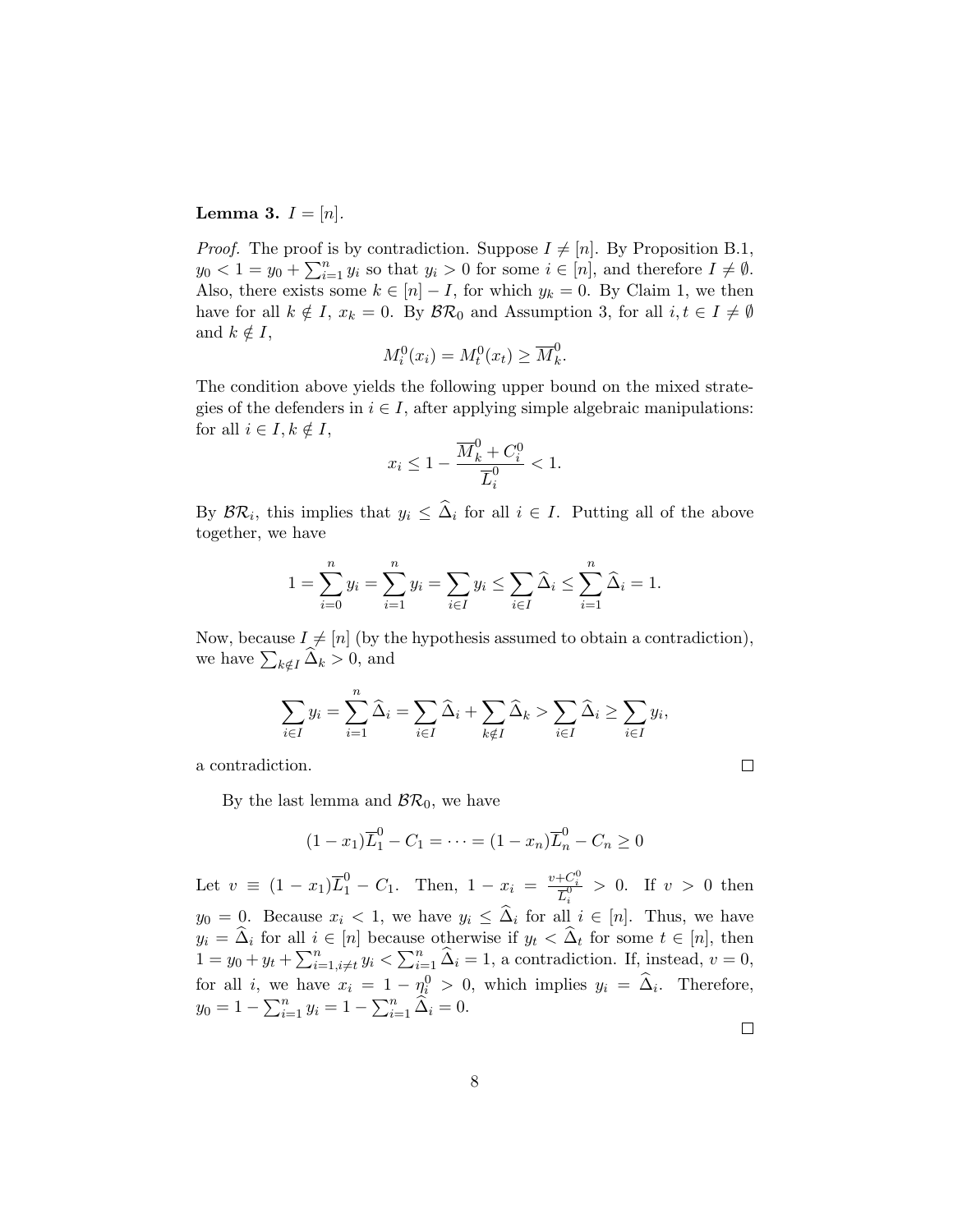**Lemma 4.** In every MSNE  $(\mathbf{x}, y)$  of an IDD game in which  $\sum_{i=1}^{n} \hat{\Delta}_i > 1$ , the probability of no attack  $y_0 = 0$ .

*Proof.* The proof is by contradiction. Suppose  $y_0 > 0$ . Then, by Claim 2, we have  $y_i = \hat{\Delta}_i$  for all  $i \in [n]$ , and  $1 = \sum_{i=0}^n y_i = \sum_{i=1}^n \hat{\Delta}_i > 1$ , and contradiction.

**Proposition B.4.** In every MSNE  $(x, y)$  of an IDD game, the probability of no attack  $y_0 > 0$  if and only if the game has the property  $\sum_{i=1}^n \hat{\Delta}_i < 1$ .

Proof. The "if" part is Lemma 2. For the "only if" part, the case in which  $\sum_{i=1}^{n} \hat{\Delta}_i = 1$  follows from Proposition B.3; the case in which  $\sum_{i=1}^{n} \hat{\Delta}_i > 1$ follows from Lemma 4.

**Proposition B.5.** In every MSNE  $(\mathbf{x}, y)$  of an IDD game in which  $\sum_{i=1}^{n} \hat{\Delta}_i$ 1, no defender is fully investing and some defender is not investing at all  $(i.e., x_i = 0 \text{ for some } i \in [n]).$ 

*Proof.* The proof is by contradiction. Proposition B.4 yields  $y_0 = 0$ . Suppose  $x_i = 1$  for some  $i \in [n]$ . Then, by  $\mathcal{BR}_i, y_i \geq \Delta_i$ , and by  $\mathcal{BR}_0$  and the fact that  $y_0 = 0$ , we have  $0 > -C_i^0 = M_i(x_i) \ge 0$ , which implies  $y_i = 0$ , a contradiction.

Now suppose  $0 < x_i < 1$  for all  $i \in [n]$ . Then, by  $\mathcal{BR}_i$ , we have  $y_i = \Delta_i$ for all  $i \in [n]$ . Thus we have  $1 = \sum_{i=1}^{n} y_i = \sum_{i=1}^{n} \hat{\Delta}_i > 1$ , a contradiction.

**Proposition B.6.** The joint mixed-strategy  $(\mathbf{x}, y)$  is an MSNE of an IDD game in which  $\sum_{i=1}^n \widehat{\Delta}_i > 1$  if and only if it satisfies the following properties.

- 1. There is always an attack:  $y_0 = 0$ .
- 2. There exists a non-singleton, non-empty subset  $I \subset [n]$ , such that  $\min_{i \in I} \overline{M}_i^0 \geq \max_{k \notin I} \overline{M}_k^0$  $\mu_k^0$ , if  $I \neq [n]$ , and the following holds.
	- (a) No defender outside I invests or is attacked directly:  $x_k = 0$  and  $y_k = 0$  for all  $k \notin I$ .
	- (b) Let  $J \equiv \arg \min$ i∈I  $\overline{M}_i^0$  $\sum_{i}^{0}$ . No defender in J invests and the probability of that defender being attacked directly is at most the defender's cost-to-expected-loss ratio: for all  $i \in J$ ,  $x_i = 0$  and  $0 \le y_i \le \tilde{\Delta}_i$ ; in addition,  $\sum_{i \in J} y_i = 1 - \sum_{t \in I-J} \Delta_i$ .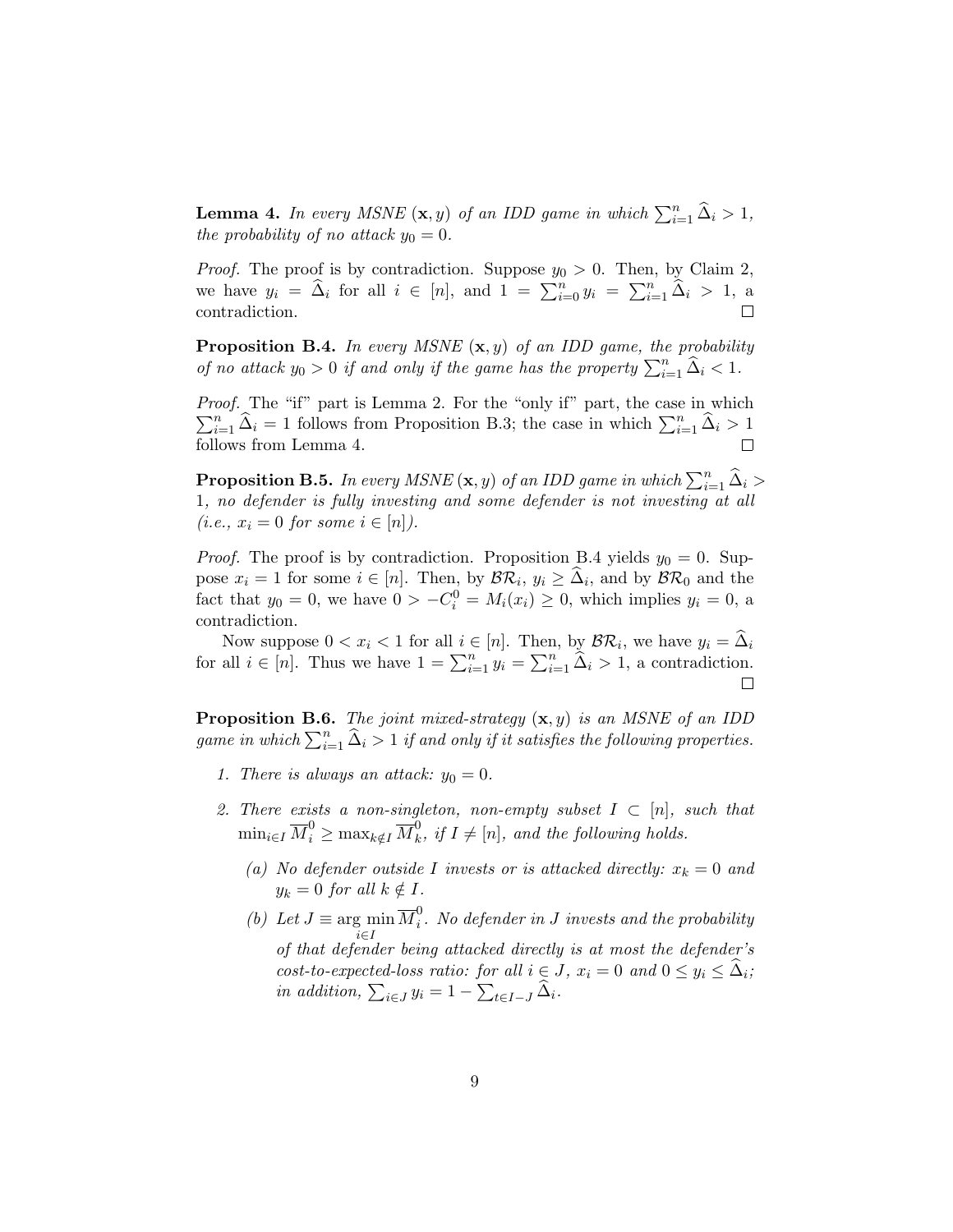(c) Every defender in  $I - J$  partially invests and has positive probability of being attacked directly equal to the defender's cost-toexpected-loss ratio: for all  $i \in I - J$ ,  $y_i = \hat{\Delta}_i$  and

$$
0 < x_i = 1 - \frac{\min_{t \in I} \overline{M}_t^0 + C_i^0}{\overline{L}_i^0} < 1.
$$

*Proof.* For the "if" part, we need to show  $(\mathbf{x}, y)$  form mutual best-responses. For all  $k \notin I$ ,  $x_k = 0 \in \mathcal{BR}_k(y)$  because  $y_k = 0 \leq \hat{\Delta}_k$ . For all  $j \in J$ ,  $x_j =$  $0 \in \mathcal{BR}_j(y)$  because  $y_j \leq \widehat{\Delta}_j$ . Finally, for all  $i \in I - J$ ,  $x_i \in \mathcal{BR}_i(y_i) = [0, 1]$ because  $y_i = \Delta_i$ . Hence, we have  $x_i \in \mathcal{BR}_i(y_i)$  for all  $i \in [n]$ . For the attacker, let  $v \equiv v(I) \equiv \min_{i \in I} \overline{M}_i^0$ <sup>0</sup>. We have for all  $k \notin I$ ,  $M_k(x_k) = \overline{M}_k^0 \leq$  $\max_{l \notin I} \overline{M}_l^0 \le \min_{i \in I} \overline{M}_i^0 = v$ , where the first equality holds because  $x_k = 0$ and the second inequality by the properties of I. We also have for all  $j \in J$ ,  $M_j(x_j) = \overline{M}_j^0 = \min_{i \in I} \overline{M}_i^0 = v$ , where the first equality holds because  $x_j = 0$  and the second follows from the definition of J. Finally, using simple algebra, we also have for all  $i \in I - J$ ,

$$
M_i(x_i) = (1 - x_i)\overline{L}_i^0 - C_i^0
$$
  
=  $\left(\frac{\min_{t \in I} \overline{M}_t^0 + C_i^0}{\overline{L}_i^0}\right) \overline{L}_i^0 - C_i^0$   
=  $\min_{t \in I} \overline{M}_t^0 + C_i^0 - C_i^0 = \min_{t \in I} \overline{M}_t^0 = v.$ 

Hence, we have for all  $i \in [n]$ ,  $M_i(x_i) \leq v$ . The expected payoff of the attacker under the given joint mixed-strategy is

$$
\sum_{i=1}^{n} y_i M_i(x_i) = \sum_{j \in J} y_j M_j(x_j) + \sum_{i \in I-J} y_i M_i(x_i)
$$

$$
= \sum_{j \in J} y_j v + \sum_{i \in I-J} y_i v
$$

$$
= v \left( \sum_{j \in J} y_j + \sum_{i \in I-J} y_i \right)
$$

$$
= v \left( \sum_{i=1}^{n} y_i \right) = v \ge M_i(x_i),
$$

for all  $i \in [n]$ . Hence, we also have  $y \in \mathcal{BR}_0(\mathbf{x})$ , and the joint mixed-strategy  $(\mathbf{x}, y)$  is an MSNE.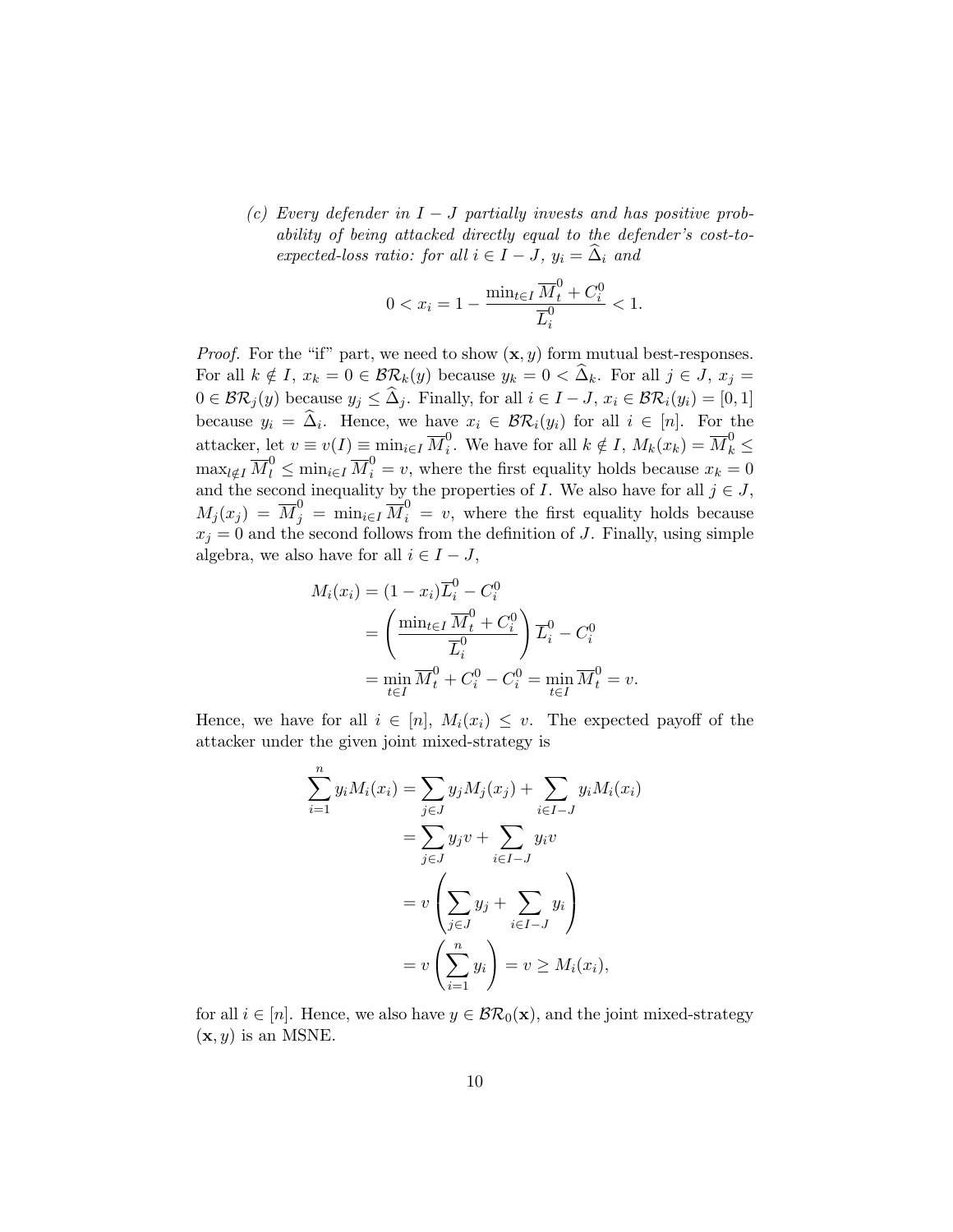We now consider the "only if" part of the proposition. Let  $(\mathbf{x}, y)$  be an MSNE and let  $I \equiv I(y) \equiv \{i \in [n] \mid y_i > 0\}$  be the support of the aggressor's mixed strategy. We now show that  $I$  is a non-singleton and non-empty subset of  $[n]$ .

#### Claim 3.  $1 < |I| \le n$ .

*Proof.* From Proposition B.1, we have  $I \neq \emptyset$ . That I is not a singleton set  $\Box$ follows from Lemma 1.

By Proposition B.4, we have  $y_0 = 0$ . Applying Proposition B.5, let  $t \in [n]$  be such that  $x_t = 0$ . Also by Proposition B.5, the aggressor achieves a positive expected payoff:  $\sum_{i=1}^n y_i M_i^0(x_i) = \max_{l=1}^n M_l^0(x_l) \geq M_t^0(x_t) =$  $\overline{M}_t^0 > 0$ . For all  $k \notin I$ , because  $y_k = 0$ , Claim 1 implies  $x_k = 0$ .

By  $\mathcal{BR}_0$ , if I is a strict, non-empty and non-singleton subset of [n], we have, for all  $i \in I$  and  $k \notin I$ ,

$$
\overline{M}_i^0 \ge M_i^0(x_i) = \max_{l \in I} M_l^0(x_l) \ge \overline{M}_k^0 > 0;
$$

otherwise, if  $I = [n]$ , we have, for all  $i \in [n]$ ,

$$
M_i^0(x_i) = \max_{l \in [n]} M_l^0(x_l) = M_t^0(x_t) = \overline{M}_t^0 > 0.
$$

Let  $v \equiv v(I) \equiv \max_{l \in I} M_l^0(x_l)$ . Then, the above expressions imply that for all  $i \in I$ , we have

$$
0 < x_i = 1 - \frac{v + C_i^0}{\overline{L}_i^0} < 1.
$$

In addition, we have that if  $I$  is a strict, non-empty and non-singleton subset of  $[n]$ , we have,

$$
v = \overline{M}_t^0 \ge \min_{i \in I} \overline{M}_i^0 \ge v \ge \max_{k \notin I} \overline{M}_k^0;
$$

and if, instead,  $I = [n]$ , then

$$
v=\overline{M}_t^0=\min_{i\in[n]}\overline{M}_i^0.
$$

Hence, we have  $v = \min_{i \in I} \overline{M}_i^0$  $\frac{0}{i}$ .

Let  $J \equiv J(I) \equiv \arg \min$ i∈I  $\overline{M}_i^0$  $i<sup>0</sup>$ . For all  $i \in J$ , we have  $\overline{M}_{i}^{0} = v$ , and thus

$$
x_i = 1 - \frac{v + C_i^0}{\overline{L}_i^0} = 1 - \frac{\overline{M}_i^0 + C_i^0}{\overline{L}_i^0} = 1 - \frac{\overline{L}_i^0 - C_i^0 + C_i^0}{\overline{L}_i^0} = 0,
$$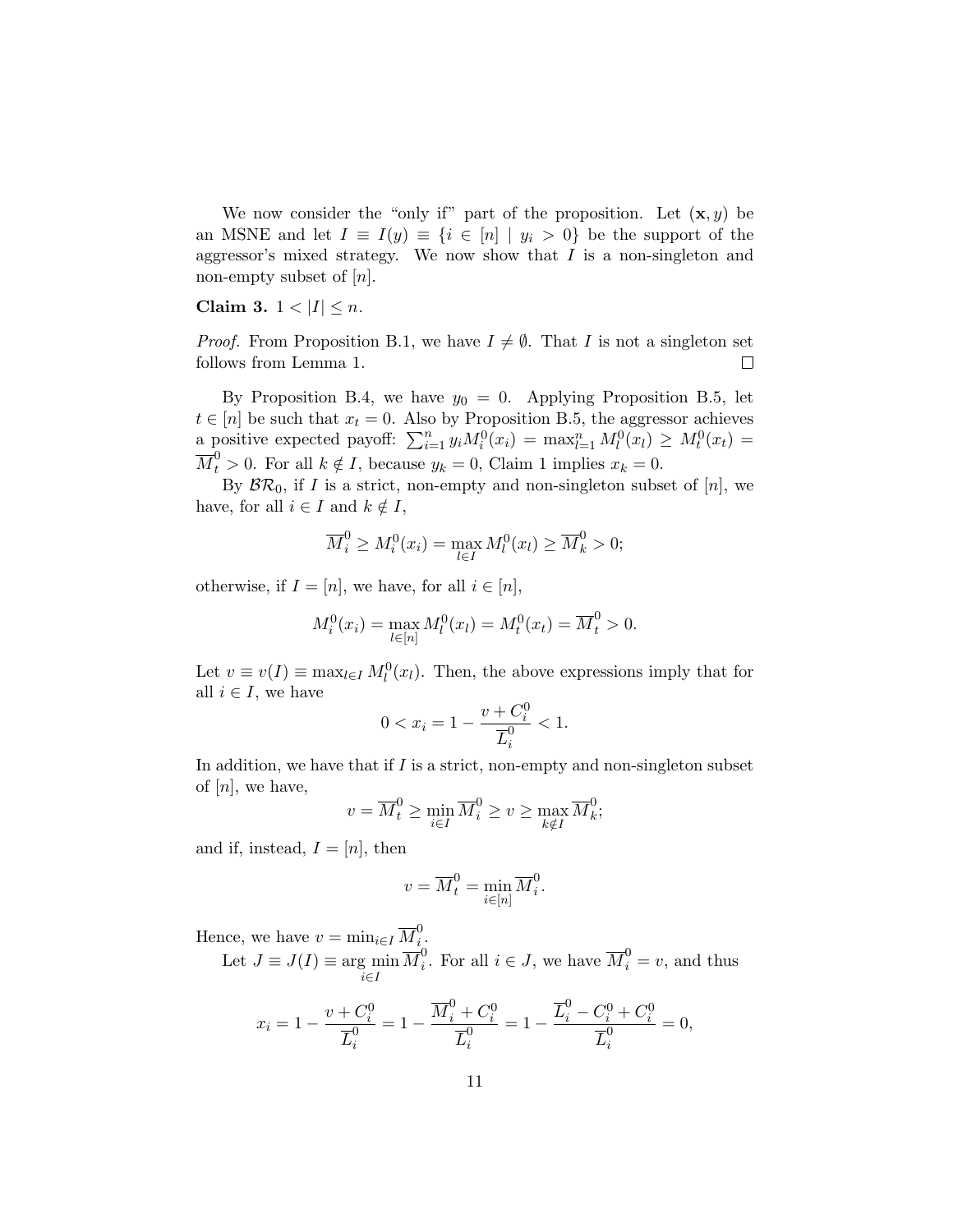and by  $\mathcal{BR}_i$ , we have  $0 \leq y_i \leq \Delta_i$ .

For all  $i \in I - J$ , we have  $\overline{M}_i^0 > v$ , and thus

$$
0=1-\frac{\overline{M}^0_i+C^0_i}{\overline{L}^0_i}
$$

and by  $\mathcal{BR}_i$ , we have  $y_i = \Delta_i$ .

Finally, we have  $\sum_{i \in J} y_i = 1 - \sum_{i \in I-J} \Delta_i$ , because y is a mixed strategy (i.e, a probability distribution).  $\Box$ 

Hence, from the proof of the last proposition we can infer that if the  $\overline{M}_l^0$  $\mu$ 's form a complete order, then the last condition allows us to search for an MSNE by exploring only  $n-2$  sets, as opposed to  $2^{n-2}$  if done naively.

It turns out a complete order is not necessary. The following claim allows us to safely move all the defenders with the same value of  $\overline{M}_i^0$  $\frac{0}{i}$  in a group as a whole inside or outside I.

Claim 4. Let  $I \subset [n]$ , such that  $I' \subset I$ ,  $|I'| < |I| < n-1$ . Suppose we find an MSNE  $(\mathbf{x}, y)$  such that  $I' = \{i \mid y_i > 0\}$ , with the property that  $\min_{l\in I'}\overline{M}^0_l\,=\,\max_{k\notin I'}\overline{M}^0_k$  $\stackrel{0}{k}$ . In addition, suppose I satisfies  $\min_{l\in I'}\overline{M}_l^0=0$  $\min_{l \in I} \overline{M}_l^0 \geq \max_{k \notin I} \overline{M}_k^0$  $\mu_k^0$ . Then, we can also find  $(\mathbf{x}, y)$  using partition I.

*Proof.* To simplify the notation, let  $v \equiv \min_{l \in I} \overline{M}_l^0 = \min_{l \in I'} \overline{M}_l^0$  $\bigcup_l^0, J' \equiv$  $\argmin_{l \in I'} \overline{M}_l^0$  and  $J \equiv \argmin_{i \in I} \overline{M}_i^0$ l∈I i∈I  $i$ . The hypothesis implies that  $(\mathbf{x}, y)$  satisfies the following properties.

for all 
$$
i \notin I'
$$
:  $x_i = y_i = 0$   
\nfor all  $i \in J'$ :  $x_i = 0$  and  $0 \le y_i \le \hat{\Delta}_i$ ;  
\nalso  $\sum_{i \in J'} y_i = 1 - \sum_{i \in I' - J'} \hat{\Delta}_i$   
\nfor all  $i \in I' - J'$ :  $x_i = 1 - \frac{v + C_i^0}{\overline{L}_i^0}$  and  $y_i = \hat{\Delta}_i$ 

We now show that  $(x, y)$  also satisfies the constraints when using I with the properties stated in the claim. For that, it needs to satisfy the same expressions as above, but with  $I'$  and  $J'$  replaced by  $I$  and  $J$ , respectively.

The first condition holds because  $I' \subset I$ . The second condition holds for all  $i \in J - I'$ , because  $i \notin I'$  satisfies  $x_i = 0$  and  $0 \le y_i = 0 \le \hat{\Delta}_i$ . It also holds for all  $i \in J \cap I'$  because  $i \in J$  implies  $\overline{M}_i^0 = v$ , and because  $i \in I'$  and